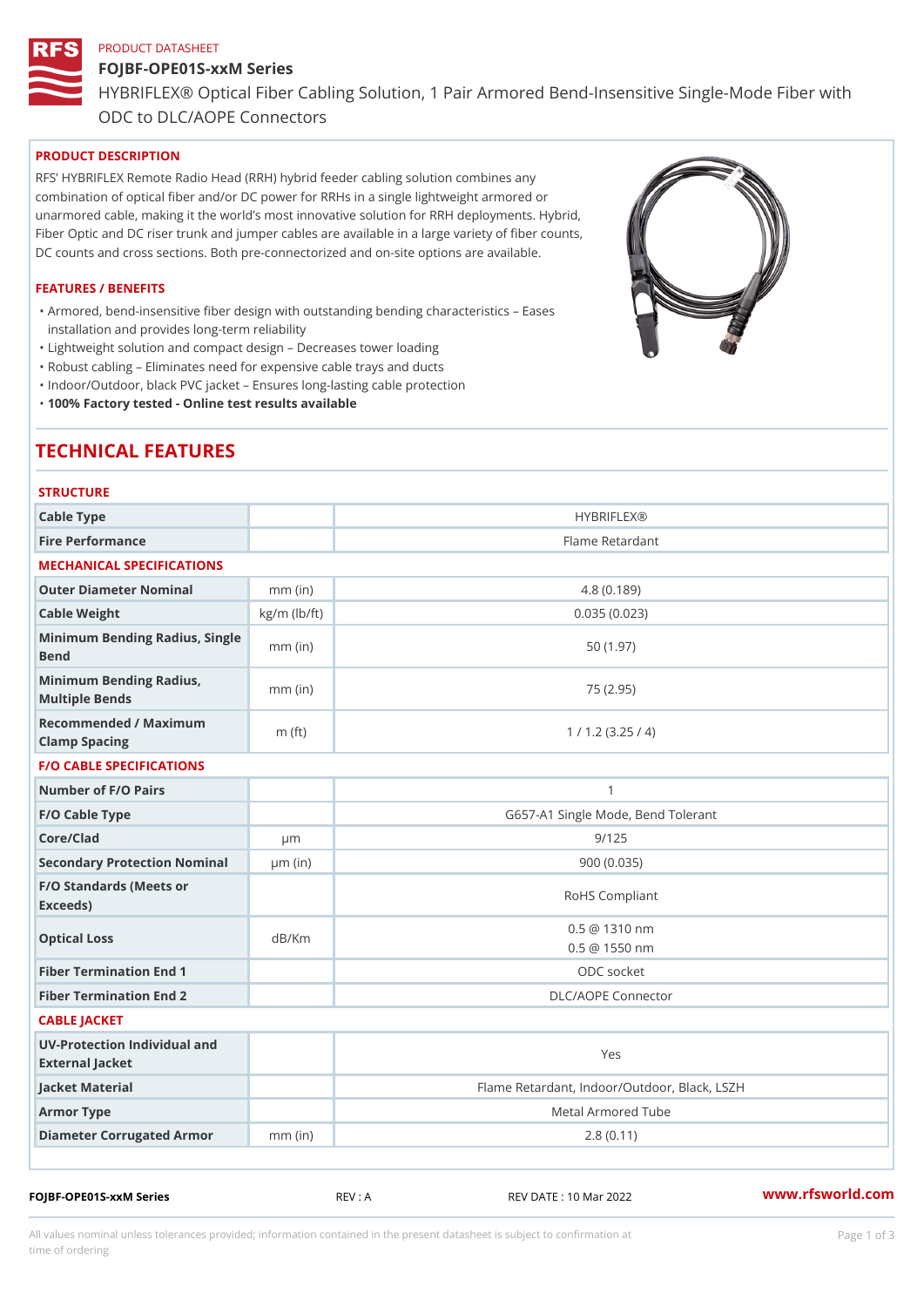#### PRODUCT DATASHEET

FOJBF-OPE01S-xxM Series HYBRIFLEX® Optical Fiber Cabling Solution, 1 Pair Armored Bend-Inse ODC to DLC/AOPE Connectors

| TESTING AND ENVIRONMENTAL        |                                     |                                  |
|----------------------------------|-------------------------------------|----------------------------------|
| Storage Temperature              | $^{\circ}$ C ( $^{\circ}$ F $\vert$ | $-40$ to $70$ ( $-40$ to $158$ ) |
| Operation Temperature            | $^{\circ}$ C ( $^{\circ}$ F $\vert$ | $-40$ to 65 ( $-40$ to 149)      |
| Installation Temperature °C (°F) |                                     | $-20$ to 65 ( $-4$ to 149)       |

#### EXTERNAL DOCUMENT LINKS

Installation Guidelwinessad On-line Factory Te[s](https://www.rfsworld.com/pictures/userfiles/programs/AAST Latest Version.zip)teResults:

## NOTES

Optimized for Nokia RRH

### ADDITIONAL ASSEMBLIES - ODC TO DLC

| Length, m | Model Number                   |
|-----------|--------------------------------|
| 1         | $HA - FOJBF - OL - 01SM - 1$   |
| 3         | $HA - FOJBF - O L - 01SM - 3$  |
| 5         | $HA - FOJBF - O L - 01SM - 5$  |
| 10        | $HA - FOJBF - O L - 01SM - 10$ |
| 20        | $HA-FOJBF-OL-01SM-20$          |

#### ADDITIONAL ASSEMBLIES - ODC TO DLC/NB ADDITIONAL ASSEMBLIES - ODC TO DLC/R2CT

| Length, m | Model Number     |
|-----------|------------------|
| -3        | FOJBF-OB01S-003M |
| -5        | FOJBF-OB01S-005M |

# ADDITIONAL ASSEMBLIES - ODC TO DLC/FULLAXS

| Length, m | Model Number                  |
|-----------|-------------------------------|
|           | $HA - FOJBF - OA - 01SM - 1$  |
| 3         | $HA - FOJBF - OA - 01SM - B$  |
| 5         | $HA - FOJBF - OA - 01SM - 5$  |
| 10        | $HA - FOJBF - OA - 01SM - 10$ |
| 20        | $HA-FOJBF-OA-01SM-20$         |
| 30        | $HA-FOJBF-OA-01SM-30$         |

| Length, m | Model Number       |
|-----------|--------------------|
| -3        | FOJBF-OC01S-003M   |
| 5         | FOJBF-OC01S-005M   |
| 10        | $FOJBF-OCO1S-010M$ |
| 20        | FOJBF-OC01S-020M   |

#### ADDITIONAL ASSEMBLIES - ODC TO DLC/AOPC ADDITIONAL ASSEMBLIES - ODC TO DLC/AOPA

| Length, rn | Model Number       |
|------------|--------------------|
| 3          | $FOJBF-ONO1S-OO3M$ |
| -5         | $FOJBF-ONO1S-005M$ |
| 10         | $FOJBF-ON01S-010M$ |
| 20         | $FOJBF-ONO1S-020M$ |

|            | ADDIIIUNAL AJJLIMDLILJ - UDU IU L |
|------------|-----------------------------------|
| Length, rn | Model Number                      |
| 3          | FOJBF-OPA01S-003M                 |
| -5         | FOJBF-OPA01S-005M                 |

FOJBF-OPE01S-xxM Series REV : A REV DATE : 10 Mar 2022 [www.](https://www.rfsworld.com)rfsworld.com

All values nominal unless tolerances provided; information contained in the present datasheet is subject to Pcapgelio an atio time of ordering